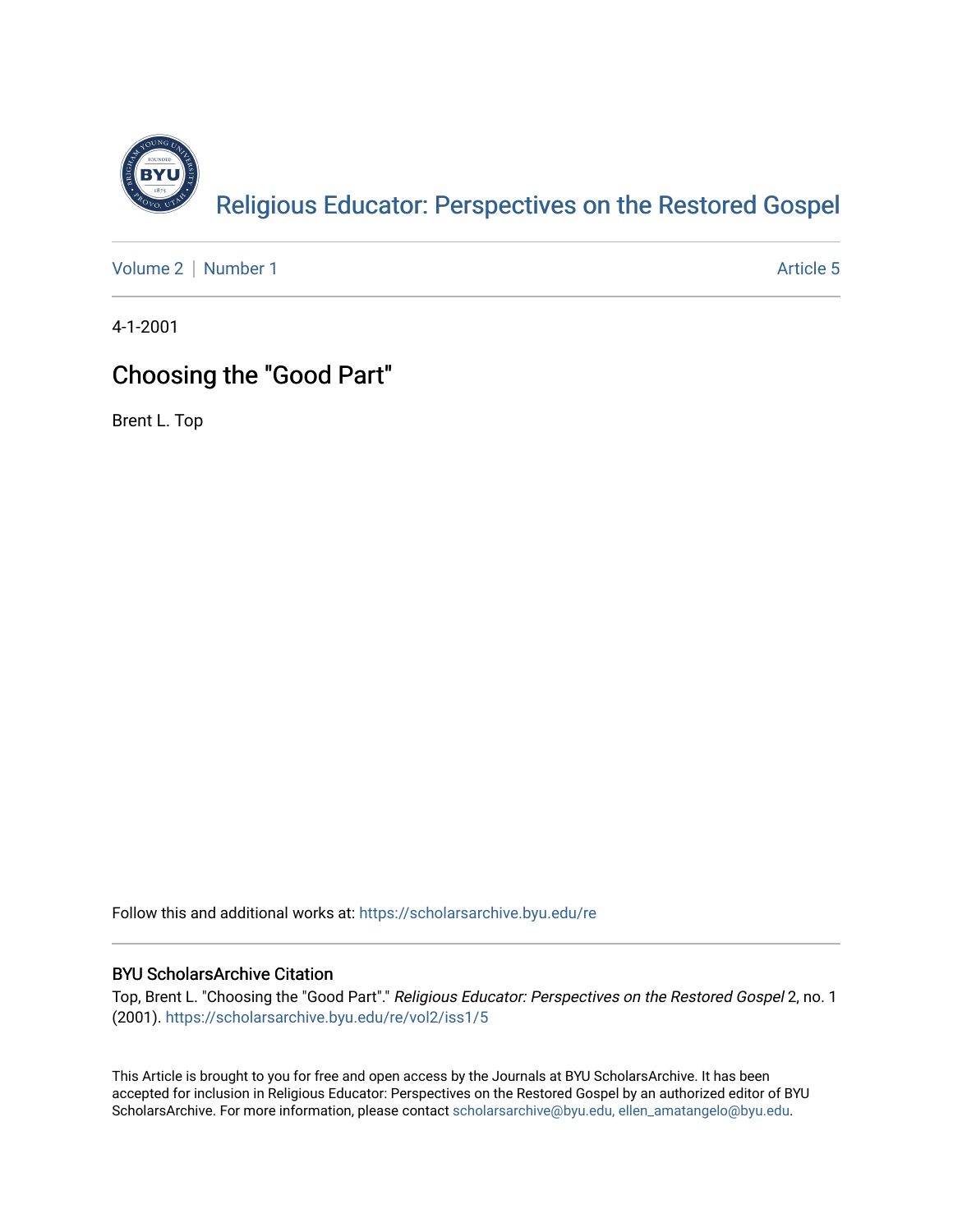

"Christ with Mary and Martha" by Del Parson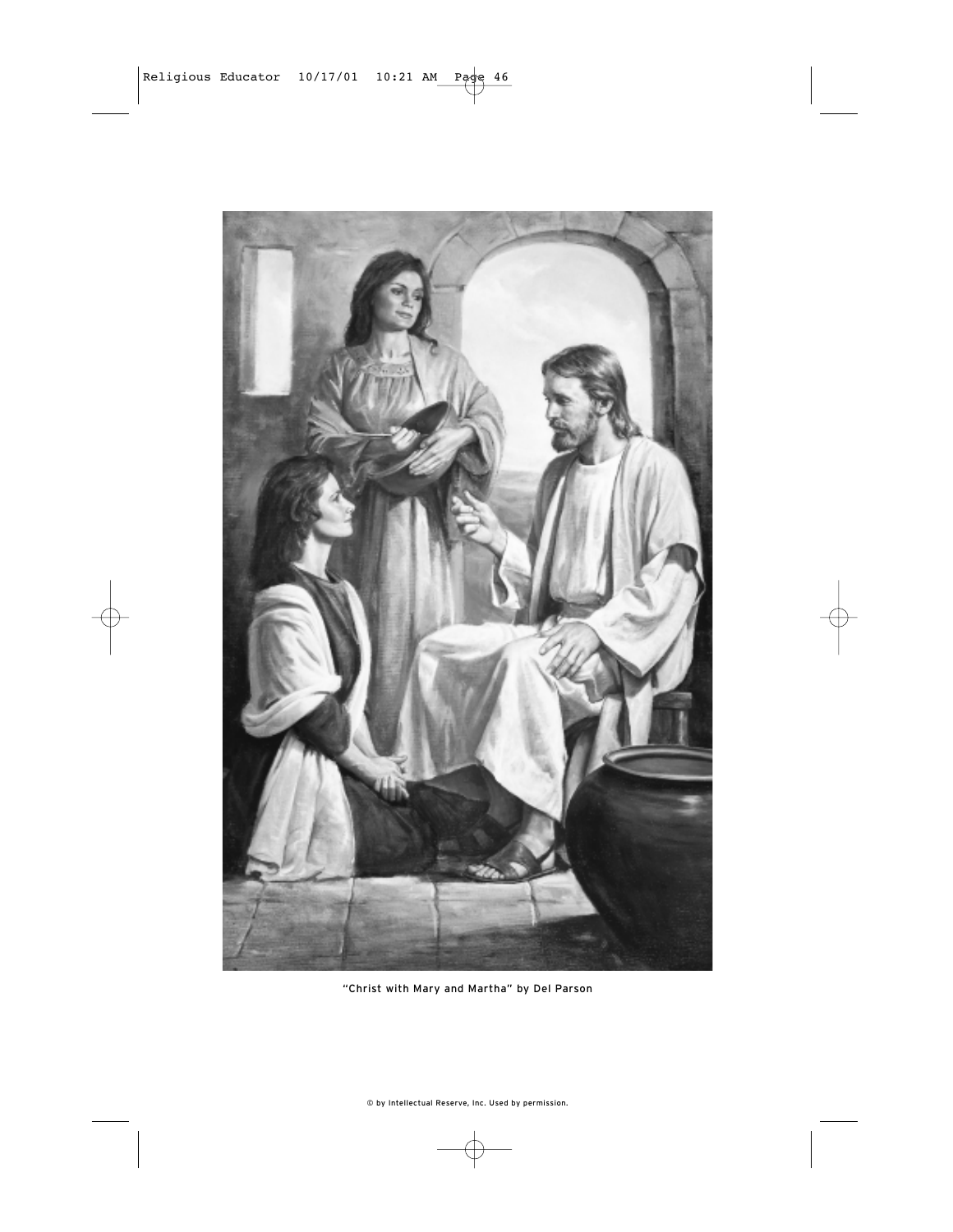# Choosing the "Good Part"

*Brent L. Top*

*Brent L. Top is Professor of Church History and Doctrine at BYU and Associate Dean, Religious Education.*

One New Testament episode teaches us concerning what matters most in life. It also illustrates the dangers associated with becoming distracted, losing focus, and being diverted from our primary objectives.

We are familiar with the details of the story of Mary and Martha, but do we really understand the principles the Savior was teaching them and us? It is much more than a story. It is much more than a gentle chiding of conscientious Martha. Contained in this ancient account is a message for a modern world. It may be a simple story, but it is relevant for us today—it is vital for our emotional and spiritual survival in these challenging times. In Luke 10:38–40, the story begins:

Now it came to pass, as they went, that he [Christ] entered into a certain village: and a certain woman named Martha received him into her house.

And she had a sister called Mary, which also sat at Jesus' feet, and heard his word.

But Martha was cumbered about much serving, and came to him, and said, Lord, dost thou not care that my sister hath left me to serve alone? bid her therefore that she help me.

Let me interject an item for your consideration at this point. From a cultural perspective, Martha had a good reason to be upset with her sister. Anciently (and even in some Palestinian settings today), the women did not socially intermingle with the men. The women gathered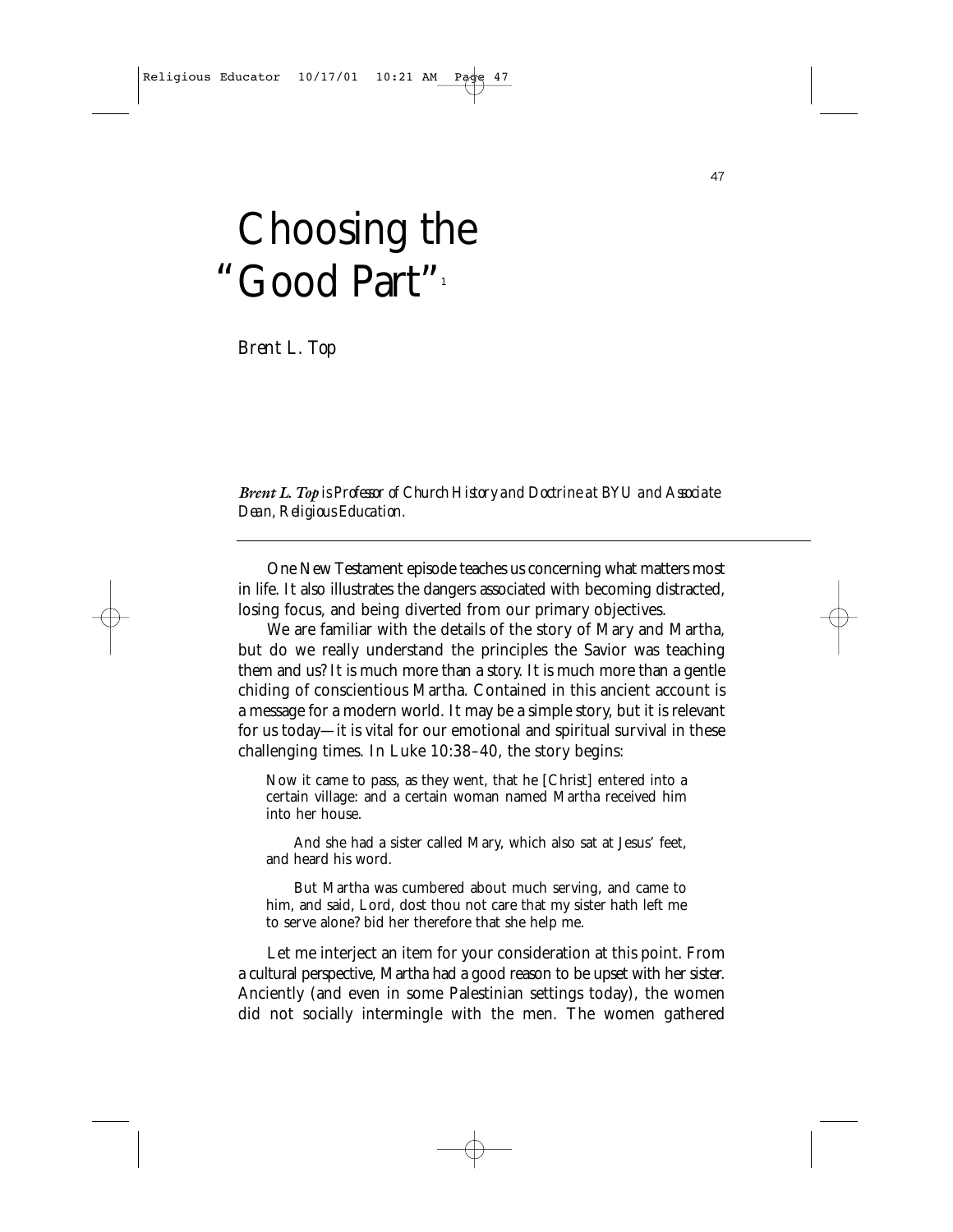together preparing the meal—eating by themselves and mingling among the other women in the party but not associating with the men, even if the guest of honor was speaking in the other room. So Martha is asking Jesus to remind Mary of "her place." But how does Jesus respond?

And Jesus answered and said unto her, Martha, Martha, [You know you're in big trouble if the Lord says your name twice!] thou art careful and troubled about many things:

But one thing is needful: and Mary hath chosen that good part, which shall not be taken away from her (Luke 10:41–42).

This story is often misquoted and misinterpreted. First, consider the misquote. If you ask people to quote the passage, more often than not they will say, "Mary chose the *better* part." However, it doesn't say that; it says "that *good* part." In fact, some Bible translations say "the *best* part." That leads to the misinterpretation. I have often heard people use this scriptural story to justify not doing housework—saying it is better to devote yourself to associating with good people and pursuing intellectual or spiritual learning than worrying about a clean house. They want to pit Mary *the learner* against Martha *the housekeeper*. Yet that is not the intent of the story at all!

What is it that Jesus wants us to learn from this experience? What application can we draw from Jesus' words that will have meaning to us amidst the stresses and struggles of modern society? Important concepts emerge as we examine more closely some of the words and expressions in Jesus' tender teaching of His friend, Martha.

Let's look at Luke's statement, *"Martha was cumbered."* One translation of the word *cumbered* is "perplexed" or "frustrated."<sup>2</sup> What was the source of her frustration? At first glance, she was perplexed and annoyed by Mary's unwillingness to help, but there seems to be something else that is bothering her. Martha was frustrated—or, as one translation says, "harassed"—by all the different cares and demands placed on her, pulling her in different directions at the same time. It was not a choice between good and bad or between sin and righteousness but rather the difficulty of having to decide between too many good things, good choices.<sup>3</sup> Elder Neal A. Maxwell said:

So often our hardest choices are between competing and desirable alternatives (each with righteous consequences), when there is *not* time to do both at once. Indeed, it is at the mortal intersections where time and talent and opportunities meet—that priorities, like traffic lights, are sorely needed. Quiet, sustained goodness is the order of heaven, not conspicuous but episodic busyness.4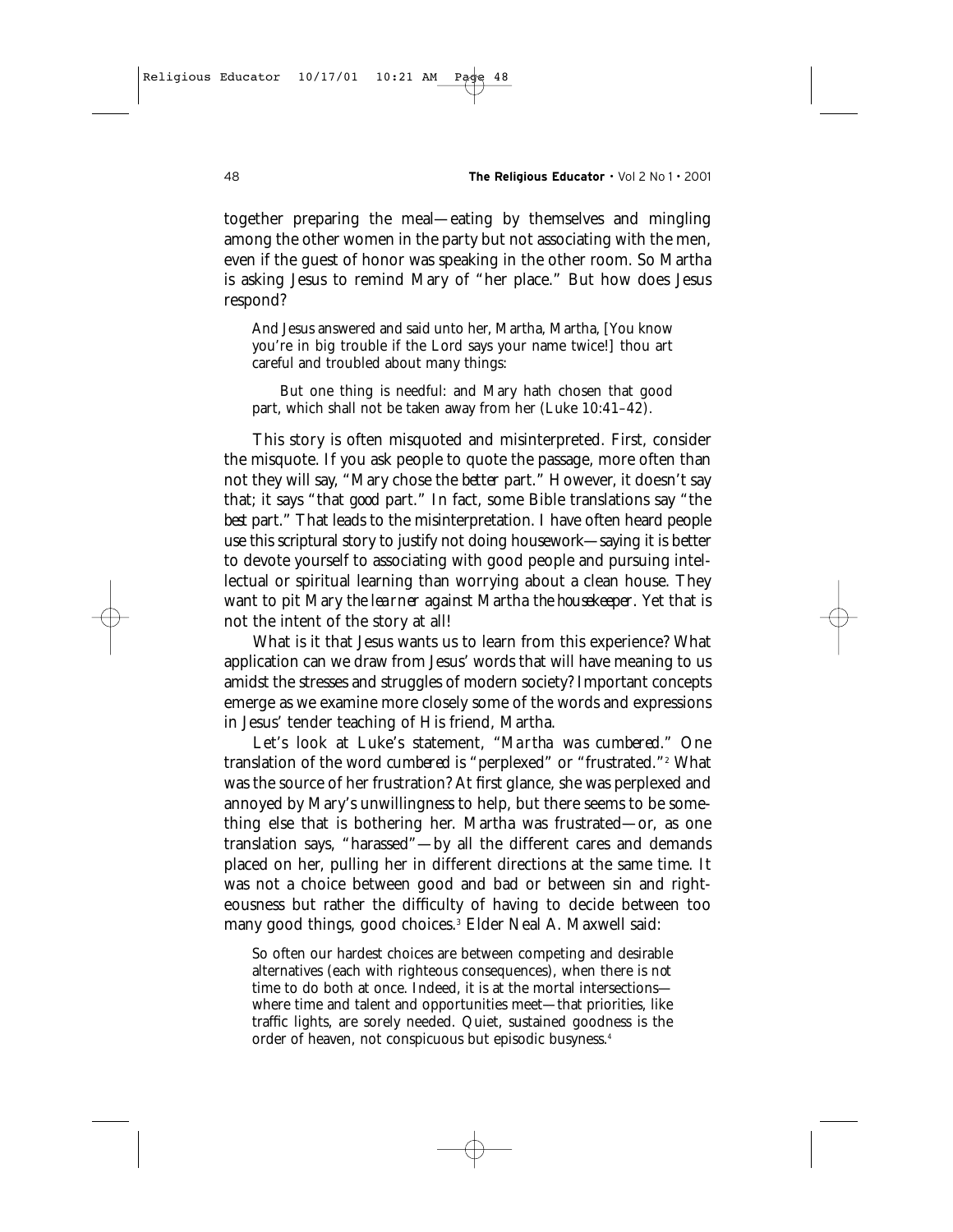#### **The Devil's Dangerous Doctrine of Distraction**

Have you ever been to a magnificent buffet dinner with table after table filled with sumptuous dishes—salads, main courses, and desserts of every imaginable kind? Despite all the good things to choose from, we often find ourselves frustrated because our eyes are bigger than our stomachs—we don't have room for everything.

Our lives are often like that buffet experience. It is not uncommon to become impatient, frustrated, stressed out, and ultimately disappointed because there are so many good things we want to do (or perhaps feel we should do) that we cannot do them all.

The Savior told Martha, "Thou art careful and troubled about many things." He was acknowledging her conscientiousness but also reminding her that her conscientiousness, as a strength of character, had in some ways become a weakness in her life. The phrase "troubled about many things" could also be translated as "You are distracted. Your attention and efforts are divided, and, as a result, all you do is less effective."

In our day, the Lord has commanded us to be "anxiously engaged in a good cause" (D&C 58:27). However, that doesn't mean we have to be anxiously engaged in *every* good cause. Trying to do all things or be all things to all people all the time results in Martha-like frustration. I believe we must learn, like Martha, that being "cumbered" with overinvolvement in too many "good causes" actually diverts us away from the things that matter most. Martha wasn't sinning or being evil in any way. All her efforts and attentions were drawn to doing good for someone else (in this particular case, the Savior), but instead of finding fulfillment and peace and joy in her labors, she was more frustrated and worn out than ever. *She thinks the problem is Mary*—for not helping out with all the preparations—*but the real problem is Martha, herself*—for being over involved and distracted from that which mattered most. She was *"cumbered about much serving."*

Serving is a good thing. Yet when that useful activity takes us—our hearts and minds and souls—away from that which the original service or activity was intended to bring us to, we are left, like Martha, "harassed"—frustrated. *Good things can take away better things.* As Elder Maxwell said, "Some choices are *diversions* more than they are transgressions. As a result of these diversions, the sins of omission mount up. And they constitute a real *deprivation* because of what we withhold from our fellow human beings. Perhaps it is unintentional, but without that first commandment [to love God with all our heart, might, mind, and strength], some things get omitted."5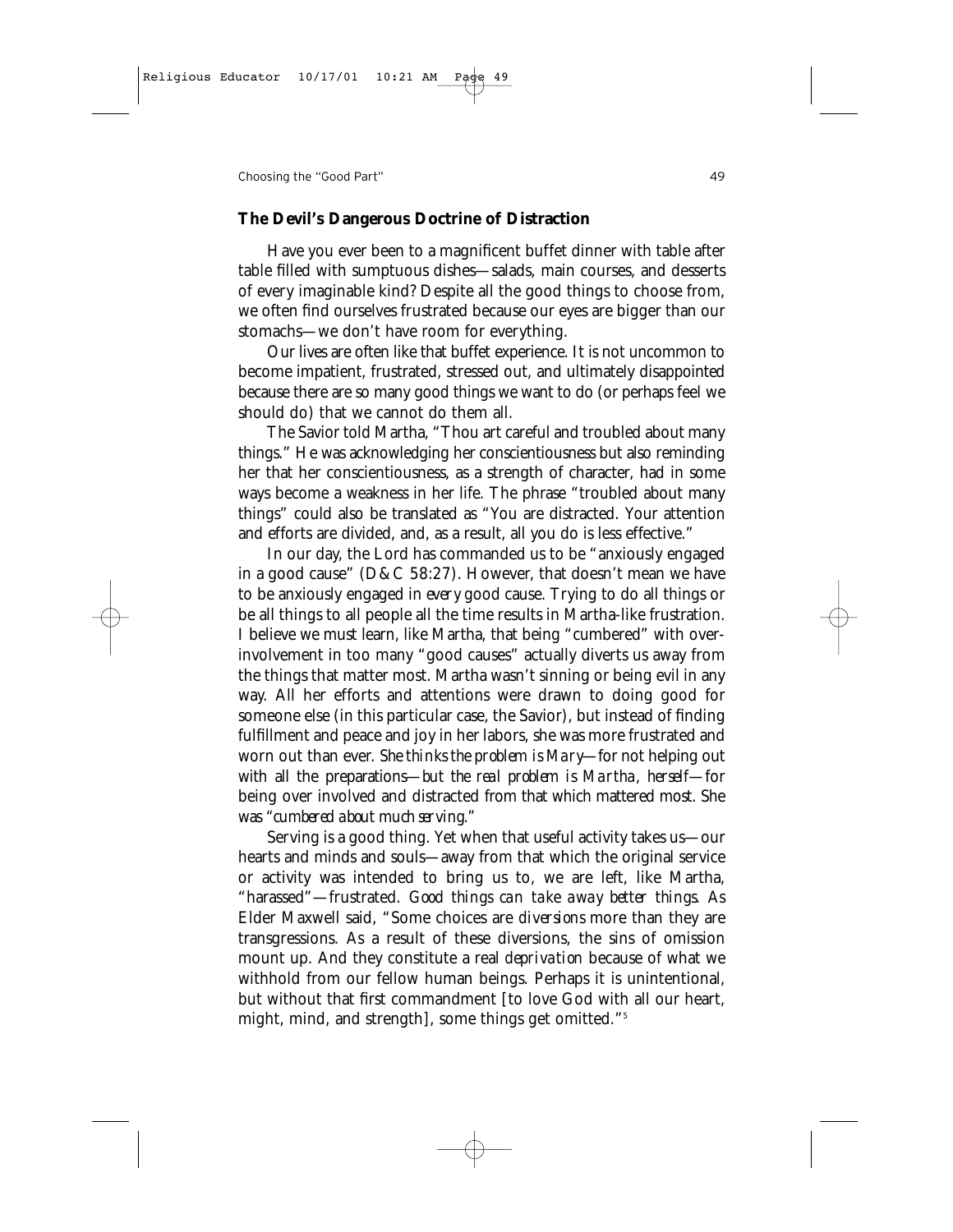How many things in your life—good, desirable, honorable, righteous things—are actually getting in the way of the "good part," which is an intimate relationship with God? As C. S. Lewis wrote: "God wants to give us something, but cannot, because our hands are full there's nowhere for Him to put it."6 Many times these "other things" that fill our hands and our lives are not worldly or wicked things but are needful things—things that cannot be ignored or, as one religious leader called them, "the tyranny of the urgents." We all can relate to Martha to some degree—pushed and pulled in many directions and by many different demands, most of which are not only good but also necessary. The end result can still be the same—distraction, frustration, and spiritual and emotional "burnout."

It is important—more than important—how vital it is to take periodic inventory of our lives—discarding those things of lesser value and replacing them with the essential things. We need, like Martha, to be stopped dead in our tracks once in awhile and examine *what* we are doing and *why* we are doing it. Eternal priorities absolutely must guide our lives and actions and choices—for without them we will end up being "cumbered," "perplexed," and frustrated that we are spending our time and resources on lesser matters at the exclusion of celestial values.

Satan realizes he cannot always use his heavy arsenal of temptations to be immoral or dishonest or violent on good, conscientious people. These "fiery darts" would probably have little, if any, immediate effect on faithful people who are diligently striving to be righteous. He knows he will be far more successful if he can get us frustrated— "harassed" and "perplexed"—by our inability to do all the good things we would like to do (or sometimes feel we "have" to do).

I believe this is the very thing that Jesus is warning Martha about the devil's dangerous doctrine of distraction. It doesn't seem as dangerous as many of his other temptations, but the end product is often the same. We become lost in the "mists of darkness" of the world because we have been distracted and have looked "beyond the mark" and, with our devotion diverted, end up letting go of the iron rod. Elder William R. Bradford of the Seventy counseled the Saints in general conference to "unclutter" their lives of such diversionary encumbrances.

We need to examine all the ways we use our time . . . [including] our work, our ambitions, our affiliations, and the habits that drive our actions. As we make such a study, we will be able to better understand what we should really be spending our time doing.

At the top of our list of basics, we will surely have the family. Next only to our devotion to God, the family comes first. Their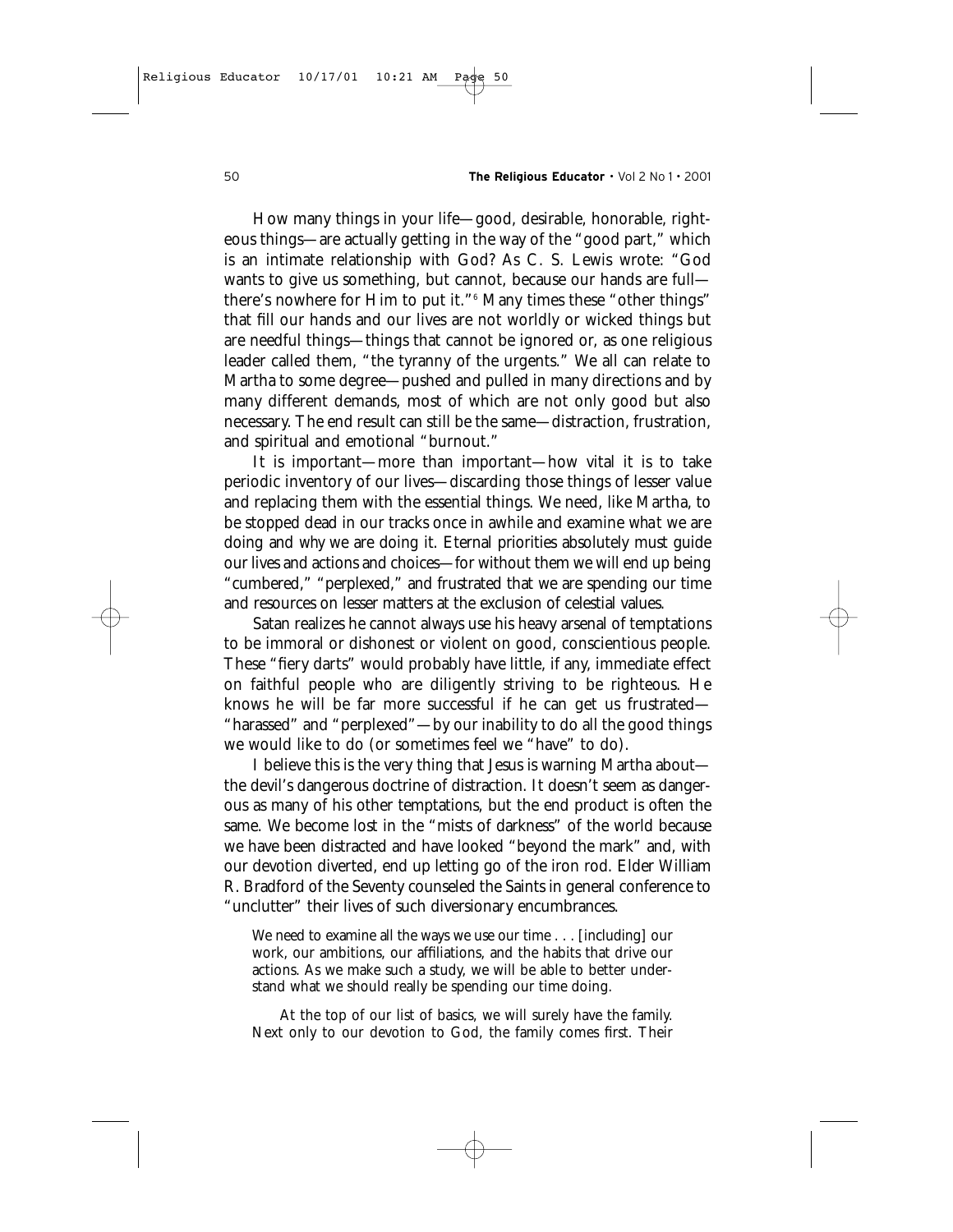temporal and spiritual well-being is of vital importance, and so there must be work to provide for it. This means hard work. . . .

A mother should never allow herself to become so involved with extras that she finds herself neglecting her divine role. A father must not let any activity, no matter how interesting or important it may seem, keep him from giving of himself in the one-on-one service and close, constant care of each member of the family.

The titles of Mother and Father will persist after this life. All that we may acquire and any titles we may earn which are worldly will pass away. In the meantime, they may be cluttering up our lives and affecting our eternal outcome.

Young people must learn that none of the exciting and entertaining and fun things are worth it if they take you off the path that will lead you back home to your Heavenly Father.<sup>7</sup>

When we get any of these priorities "out of whack" or when we intentionally or unwittingly mix up their proper sequence, we, like Martha, are "cumbered by much serving"—frustrated instead of fulfilled, harassed and harried rather than happy. When we get diverted and distracted and drawn away in so many directions from what matters most, our spiritual tanks are left empty. We are left depleted, depressed, and discouraged—all because our priorities got mixed up.

### **Putting Christ at the Center of Our Lives**

In the story of Mary and Martha and their interaction with the Master, there is another important statement that is relevant to us today: "One thing is needful." Jesus gently and lovingly chided Martha for being worried and troubled about many things (Luke 10:41). The "many things" were not just worries about family or health or conditions in the world. An interesting translation of this passage reveals that the "things" causing her so much consternation were, in reality, the many different "dishes" she had prepared for this dinner.<sup>8</sup>

Jesus is teaching her that all her elaborate preparations and the wide array of side dishes she had prepared Him and her guests were *nice, but not necessary.* She had done much more than the Savior required or even desired. "Only one thing is needful," Jesus said to her. Remember the translation of the word *thing*—dish. Jesus is saying to her that a simple meal with only a few dishes—really only one—would have been ample. Martha was, in reality, wasting much time, energy, and resources. Worse yet, she seems to have lost perspective as to *why* she was having the dinner anyway. I can almost hear Martha saying, "But I want it to be really nice—something people will remember!"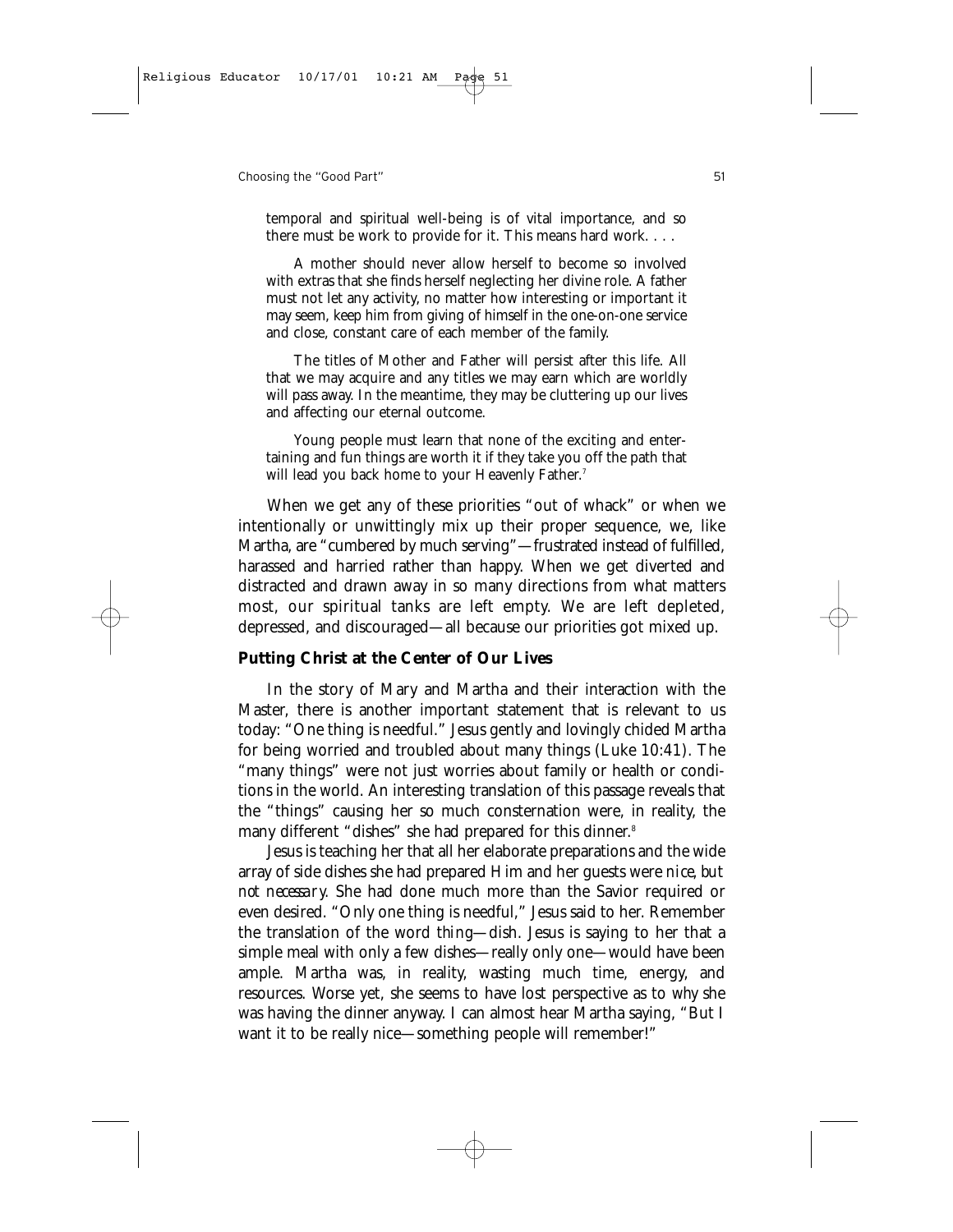Now don't get me wrong. I believe we should do things nicely things that are appealing both to the eye and the taste buds and to the heart and the soul. But that does not seem to be the real issue with Martha, nor is it often with what we do. Are we "stressed out" and "cumbered by many things" because we are overly concerned about how we appear or what people may think of us? Have we lost sight of why we do what we do? Did Martha feel that she would be less acceptable to the Lord or that others would view her with scorn if she did not prepare a big meal and do everything just right and make everything "really nice"? What was more important—to have a "really nice dinner" for the guests or to be able to spend time at the feet of the Savior especially knowing that His days on earth were numbered? Can't you see how Jesus must have felt? I can almost hear the Master saying, "Martha, I want you to spend time with me, not spend all your time in the kitchen. Why are you upset with Mary when she is doing that which I wish you were doing as well—spending time with me!"

When The Church of Jesus Christ of Latter-day Saints announced its new budget policy many years ago, there were some expressions of concern. How will we ever be able to do everything for the youth and for the ward on such a small budget? How can we go on a "super activity"? What will we have to cut out? The brethren were mindful of those concerns. Perhaps they were trying to teach us like Jesus lovingly taught Martha about being "cumbered" by "many things" when "only one thing is needful."

At a fireside for the entire Church to discuss this new budget policy, President Boyd K. Packer taught: "Sometimes *more* can be *less*, and sometimes *less* is *more."* In addition, "Nothing essential will be lost; rather, essential things will be rediscovered, be found!"<sup>9</sup> Whether it be in our personal lives, in our homes, in our professions, or in our service in the Church, perhaps we should remember Nephi's counsel in the Book of Mormon. He was quoting the prophet Isaiah when he declared:

Come, my brethren [and sisters], every one that thirsteth, come ye to the waters; and he that hath no money, come buy and eat; yea, come buy wine and milk without money and without price.

Wherefore *do not spend money for that which is of no worth, nor your labor for that which cannot satisfy* (2 Nephi 9:50–51; emphasis added).

There is another phrase Jesus used, as he taught Martha, that has profound significance. When Martha was upset that her sister, Mary, was not helping with the "many things" Martha was doing, Martha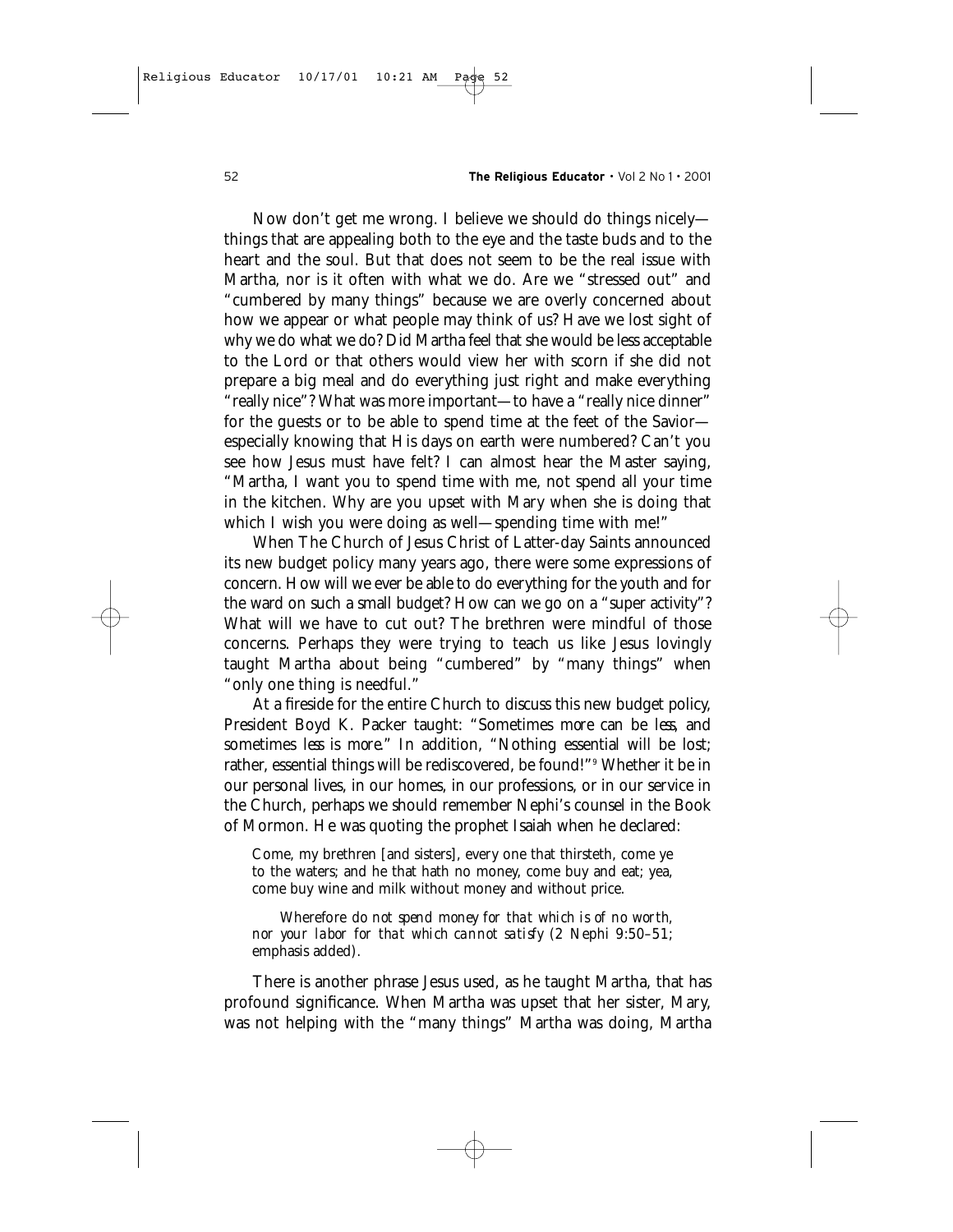asked Jesus to scold Mary and make her help. That sounds like some of the sibling squabbles we have had at our house—"Mom, make her help! Dad make him stop!" Wisely, Jesus did not give in to her but instead lovingly taught an important lesson. We often think that Mary had not done anything to help. But that is not necessarily the case. She may have done her part and made the necessary preparations but reached a point when she thought "enough is enough"—the time has come to be with the Master. What Mary was doing was something, the Savior declared, *"which shall not be taken away from her"* (Luke 10:42). What did He mean by that? The implication seems to be that what Martha was worrying about and spending her time doing would be "taken from her." How could that be? The dinner—no matter how pleasing the preparations were and how delicious the food may have been—would soon be gone, forgotten, with nothing much to show for it. Mary, on the other hand, had been taught at the feet of the Savior. What she learned in her mind, what she felt in her heart, and what she experienced in her soul could not be taken away.

Similarly, when we get bogged down in the "thick of things" and when our efforts, preparations, and activities—those things that take our time, energy, and money, no matter how noble our intentions divert us or distract from that which should matter most, we will sense we have lost something important.

I love Nephi's Book of Mormon imagery that perhaps applies to modern-day Marthas (and Marvins). When we lose our spiritual focus and when we "look beyond the mark"—whether it be individual or institutional—we become like the man who Nephi says goes to bed hungry and thirsty and dreams that he eats and drinks until he is full, only to awake from his dream to discover his stomach is still empty (2 Nephi 27:3). That is why Jesus reminds us that some things do not satisfy the soul or have lasting impact, whereas there is something that does. That one "needful thing"—that which cannot be taken away is the Lord Himself and His eternal gospel. As Nephi declared, "Come unto the Holy One of Israel, and feast upon that which perisheth not, neither can be corrupted, and let your soul delight in fatness" (2 Nephi 9:51). That leads me to my final point.

The key statement in the scriptural account of Mary and Martha the "moral of the story," if you will—seems to be *"Mary hath chosen that good part"* (Luke 10:42; emphasis added). Jesus is using a play on words here. The word "part" is sometimes rendered as "portion." He is using the food and the dishes Martha has prepared as His object lesson. There is a double meaning in His words—*"but one thing is needful."*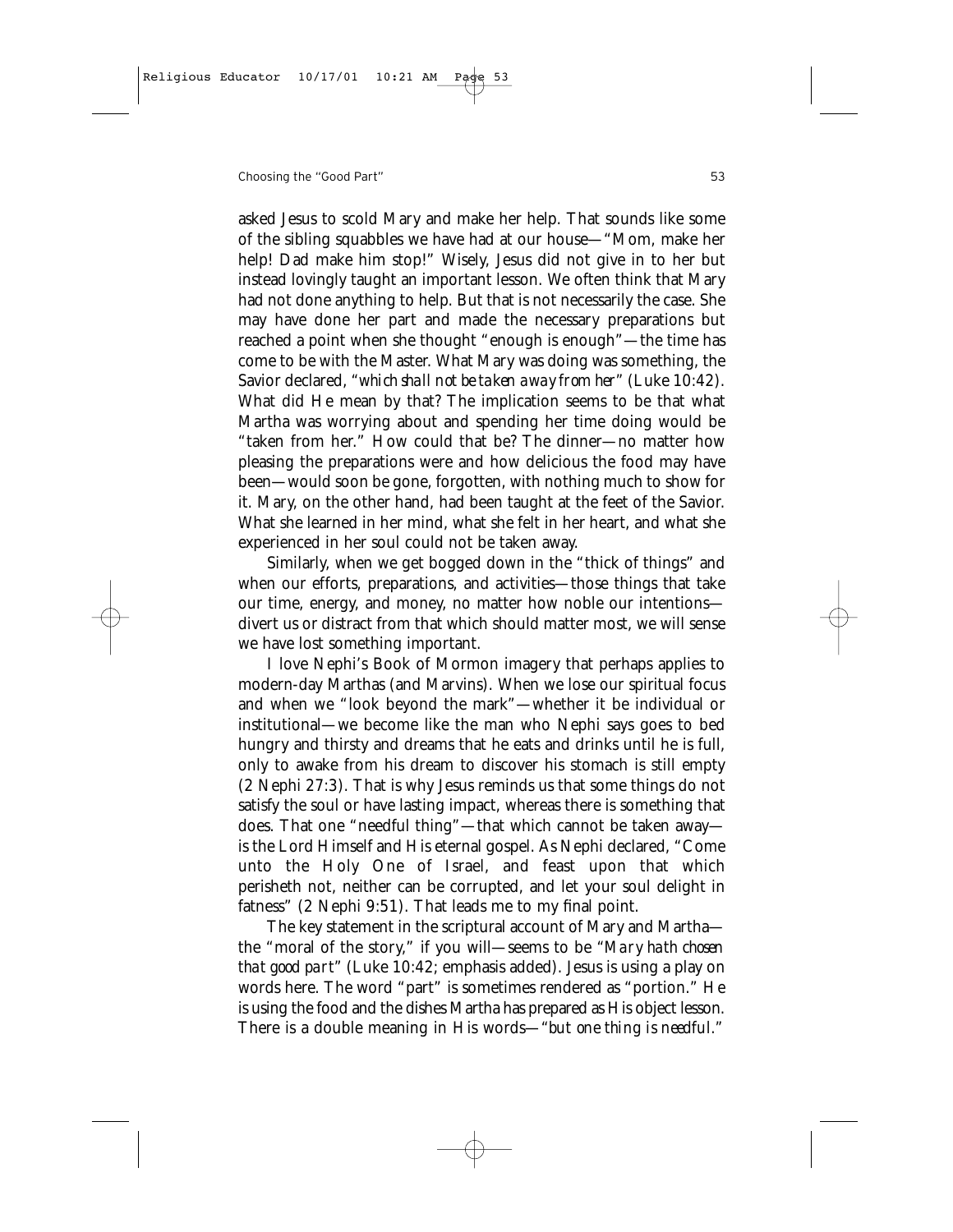He is certainly telling Martha that a simple meal—"one thing," maybe even only one dish—would have sufficed for the occasion, but there is something else He is saying. There is something more needful, more important, more life sustaining than just one dish at the meal, for even that will pass away.

However, the "one thing" that is "needful," "that good part," is Christ Himself—His atoning sacrifice, His teachings, His plan of salvation, and His charity—His pure and perfect love for us. This is not just "the good part" but is indeed "the best part"—the only part that can never, ever, ever be taken away. No matter what else we do in life, what we choose, what we enjoy, or what we become, it will have been in vain if we don't fully choose the "good part," even this "best part," and take a heaping portion of it into our lives. Christ is the "Bread of Life" and the "Living Waters" that can nourish our souls and satisfy our spiritual hunger. Nothing else has that kind of power.

In recent years, President Gordon B. Hinckley has reminded us of our covenantal obligation to retain the converts to the Church. He often says that it doesn't matter one whit if we baptize millions and yet do nothing to keep them safe and faithful in the gospel fold. He has said that all of us—the new converts, the less active, and the lifetime members who have pioneer ancestry and who can trace their genealogy back to Adam—need three things to remain steadfast in these trying times. We all need (1) nourishment by the good word of God, (2) a friend (social connections), and (3) a responsibility.

Each of these is important and vital. Yet real spiritual power indeed, saving power—is to be found in the first one. Any person, even with many friends and social activities in the Church and even with important callings and responsibilities, who does not get the spiritual nourishment the gospel affords will have shallow roots and will quickly wilt in the scorching heat of temptations and tribulations. That is why we must never lose sight of *WHY* we do what we do. All we do in the Church, all we do in our homes, and all we do in our personal lives should be leading us and those we love to Him and to the partaking of His love, His mercy, and His salvation. Some things are interesting; other things are important. But "one thing" is absolutely imperative. He is "that good part." In fact, He is the "best part." Only in Christ is there to be found lasting sustenance. Without that "main dish," all other things are ultimately tasteless and unsatisfying. Only when we choose to partake of "that good part" are we able to know the abundance of life that Jesus offers (see John 10:10). As President Gordon B. Hinckley declared: